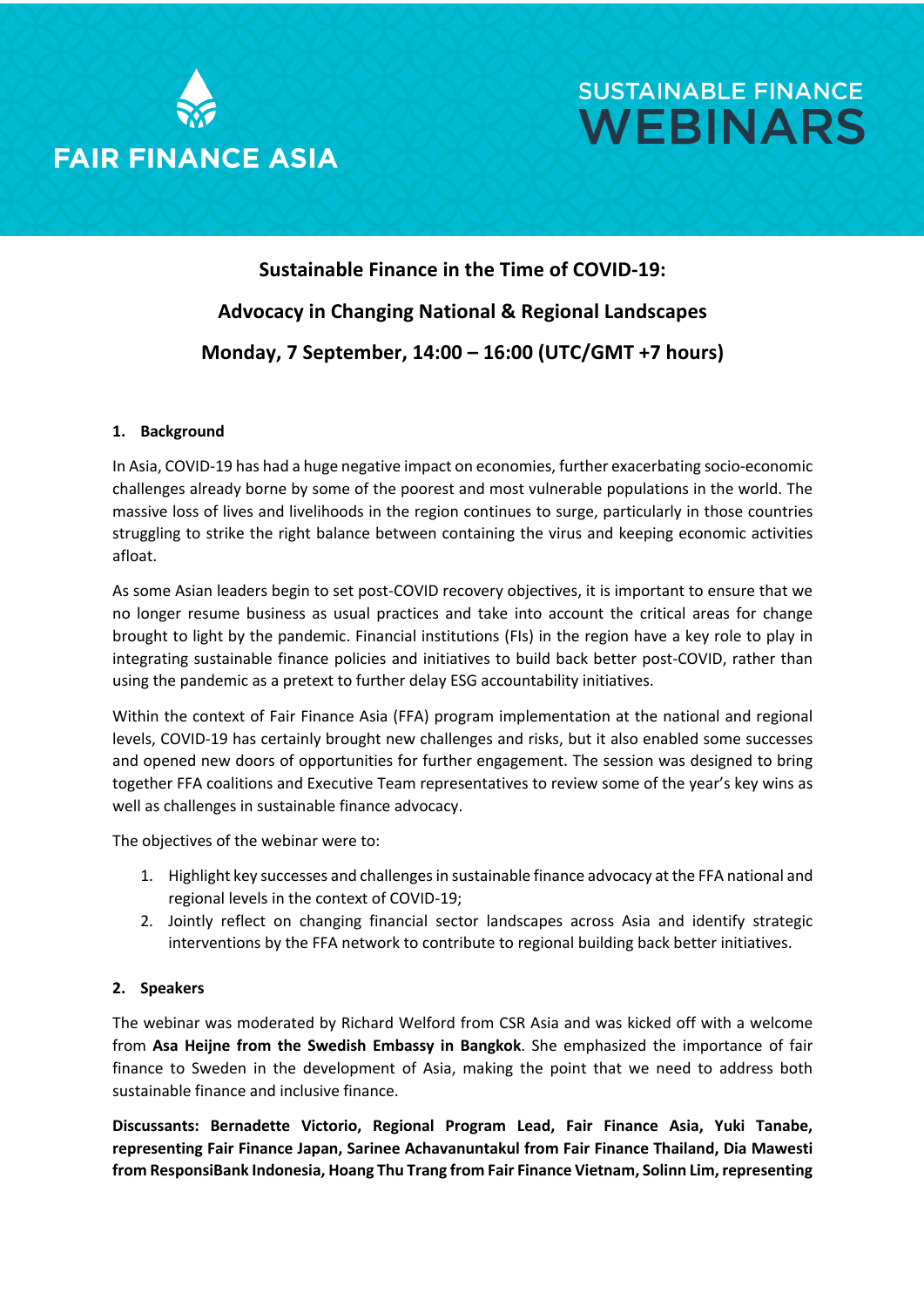

**Fair Finance Cambodia, Victoria Caranay from Fair Finance Philippines** and **Shreya Kaushik from Fair Finance India** 

### **3. Discussion Highlights**

Following the introductory presentation, there was a lively and informative discussion about a number of issues between the presenters and webinar participants, based on the questions posed through the webinar platform.



*Audience response when asked to describe their experience conducting sustainable finance advocacy in time of COVID-19. Collected via Poll Everywhere.* 

### Successes, despite the many challenges posed by COVID-19

**Yuki** highlighted the coalition's experience of successful engagement with a number of Japanese financial institutions. It is clear that there is a positive movement by many Japanese banks in particular in adopting sustainable finance principles. Yuki outlined the example of new policies of Japanese banks with respect to coal financing to illustrate this, and provided a snapshot of how this developed through extensive shareholder activism at Mizuho bank.

Successes were also shared by **Sarinee** who provided an update on the coalition's engagement with banks in Thailand as well as national regulators. This has included the launch of the Fair Debt initiative and a survey to examine the status and impacts of household debt in Thailand, often negatively impacting poor and vulnerable people.

### Recurring themes in discussions with financial institutions, regulators, or other CSOs

*Community engagement.* The discussion also addressed some of the specific areas of work undertaken by FFA coalition members and progress being made at both sector and community levels, and in carrying out Fair Finance Guide (FFG) policy assessments. There was discussion relating to community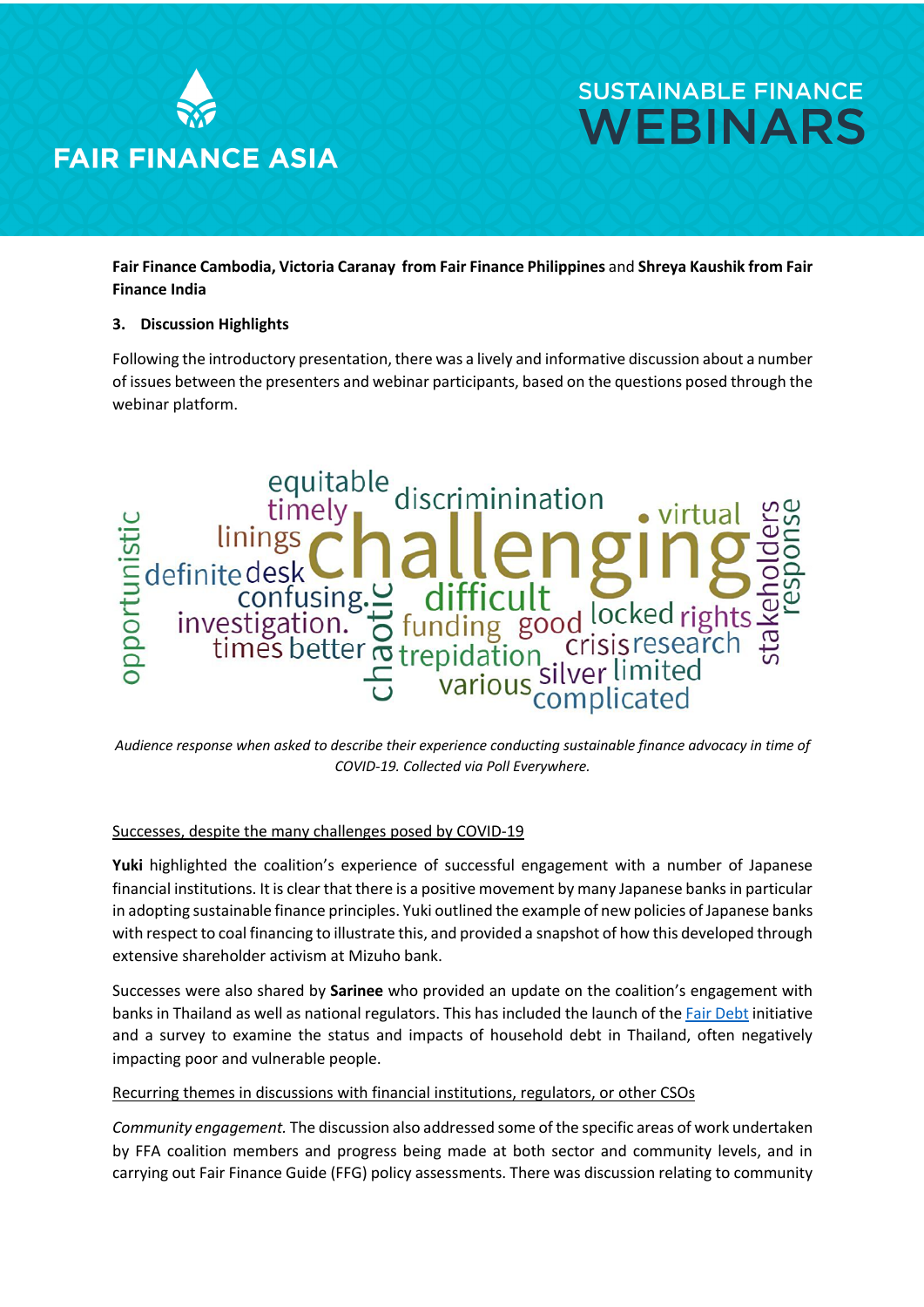

engagement and making sure that the interests of vulnerable populations are protected, such as smallholders and others impacted by the decreased financing towards certain industries. **Dia** provided updates of the coalition's work in Indonesia which included engagement with stakeholders around the palm oil sector. This has put an emphasis on smallholders and local communities linked to palm oil production. She also briefed the audience on the role of the financial regulator in Indonesia, OJK, in promoting sustainable finance across sectors and how they are mitigating key issues in the context of the pandemic.

*Financial institution engagement.* It was recognised that there is a number of opportunities to engage with banks at a national and regional level. It is clear that some banks are trying to differentiate themselves through communicating their commitment to a range of ESG issues. Nevertheless, the economic environment in the context of the pandemic, has posed challenges and progress has been hampered by cutbacks in some of the banks. It was stressed that climate change is going to pose huge challenges in the future, if the Asian financial sector do not take the opportunity during the pandemic to build back better. In a number of countries, it was noted that banks are increasingly willing to work with each other on sustainable finance and ESG issues. There are opportunities here for FFA to engage with the emerging banking associations. A number of FFA coalition partners have been using the Fair Finance Guide (FFG) assessment to engage financial institutions on particular policy issues. **Trang** illustrated this through feedback received on their FFG assessments and engagement with Vietnamese financial institutions which has helped them to build relationships with many of the banks and continuously push them towards improvements in their approach to sustainable finance and ESG accountability.

### Key challenges or setbacks in advocacy due to COVID-19

Clearly the era of COVID-19 has posed a number of challenges for coalition members and **Solinn** talked about some of those particular challenges from a Cambodian perspective. This has included engagement on issues such as household debt, similar to engagements made in Thailand. She also spoke about the situation with respect to potentially increased coal dependency in Cambodia and the government's plan as a result of dwindling dam power efficiency, even though generation from electricity in that sector is unsustainable. She also spoke about particular COVID-related impacts on the Cambodian garment industry, due to a lack of demand in the retail sector globally.

It was pointed out that COVID-19 continues to have a huge impact on employment, job security and labour practices in the region. **Victoria** spoke about how COVID-19 has impacted labour practices, wages, gender issues and human rights in the Philippines. She also provided updates on the Central Bank's sustainable finance framework and their ongoing work on stress-testing and scenario analysis required of financial institutions. She outlined further work with local banks through FFG policy assessments and the coalition's plan to collaborate and engage with Philippine financial institutions on some of these specific social issues where FFA has particular expertise.

Challenges over governance, transparency and disclosure were also discussed and it was noted that there was an important role for government and regulators to play in encouraging (or mandating)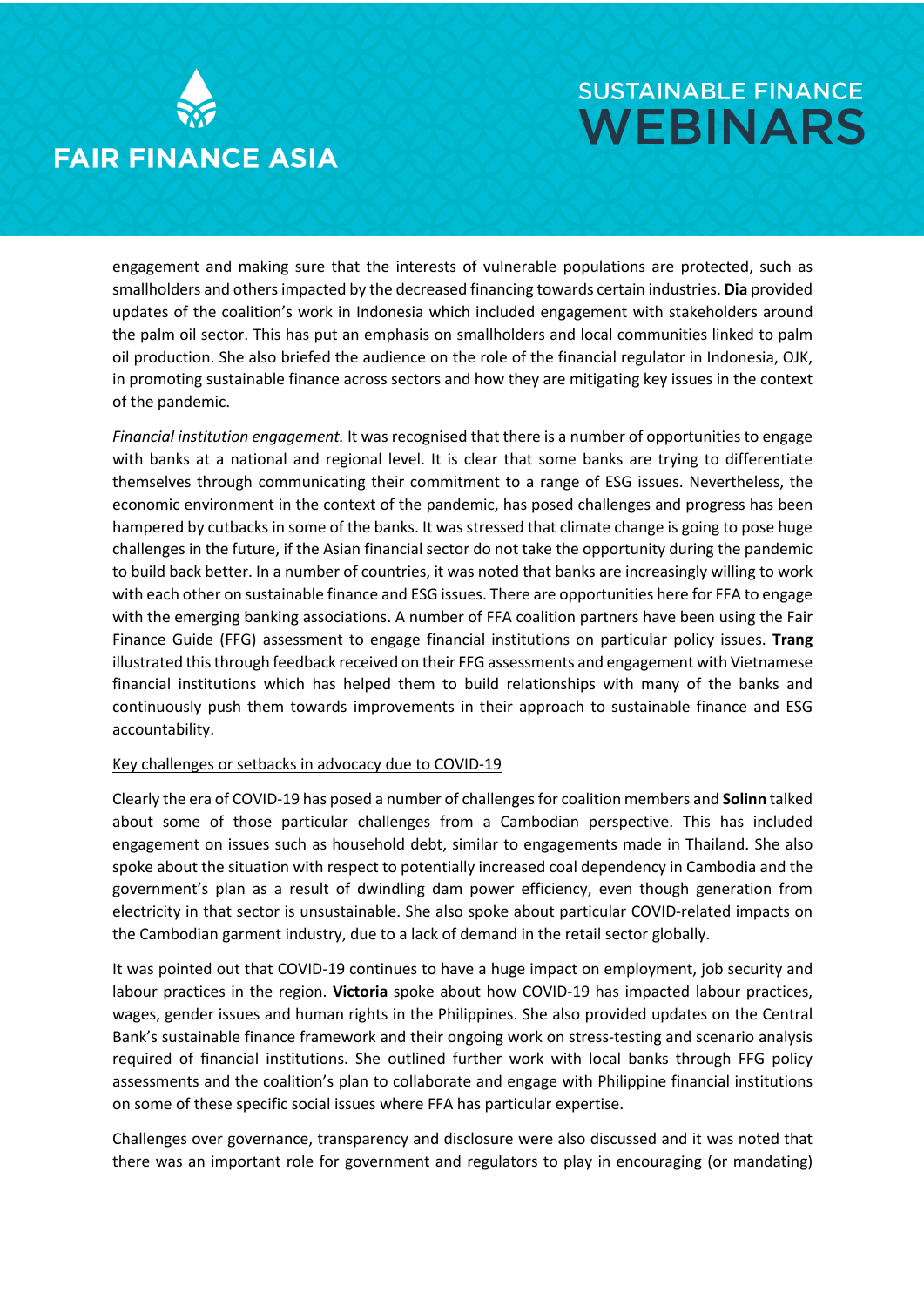

more ESG disclosure. The role of the media and of journalists, in bringing more attention towards sustainable finance and increasing public awareness was also discussed.

*Human rights and supply chains.* Human rights and the openness of banks in the region in discussing some of these challenges was another topic of discussion. Although in most FFA countries such issues are still sensitive, banks are opening up to some of the discussions, for example around modern slavery. The impact that COVID-19 has had on global supply chains and how this has affected human rights and the livelihoods of people in the region was also touched upon. It was recognised that this is an immense challenge and has related impacts on labour practices and added ESG risks to monitor more closely, moving forward.

*Audience response when asked to share what they think FFA's contribution should be in ensuring sustainable finance is prioritized in the Asia's post-COVID recovery initiatives.* 

*Collected from Poll Everywhere.*

| Evidence-based studies with specific findings on the impacts - particular social and economic<br>impacts and recommendations for actions            |
|-----------------------------------------------------------------------------------------------------------------------------------------------------|
| FFA can continue to provide capacity building to financial institutions on evidence that<br>integration of ESG is essential for sustainable growth. |
| Promote more environmental and social friendly investments                                                                                          |
| Develop learning hub for Asian regulators                                                                                                           |
| Promoting investment in inclusive, stakeholder-based economic development                                                                           |
| Protection and promotion of labour rights                                                                                                           |
| Strengthening the role of regional financial sector actors                                                                                          |
| Showing the long term benefits and profitability of financing in sustainable initiatives and<br>reconstruction/support for inclusive lending        |
| As a regional network and collective voice of CSOs, FFA can promote changes also in IFIs,<br>regional stakeholders                                  |
| Support regulators to cover loopholes and strengthen financial institutions                                                                         |
| Stronger media engagement & dissemination of knowledge nationally and internationally                                                               |
| Highlight evidence of social issues and risks                                                                                                       |
| Advocacy towards clean energy investments and transition                                                                                            |
|                                                                                                                                                     |